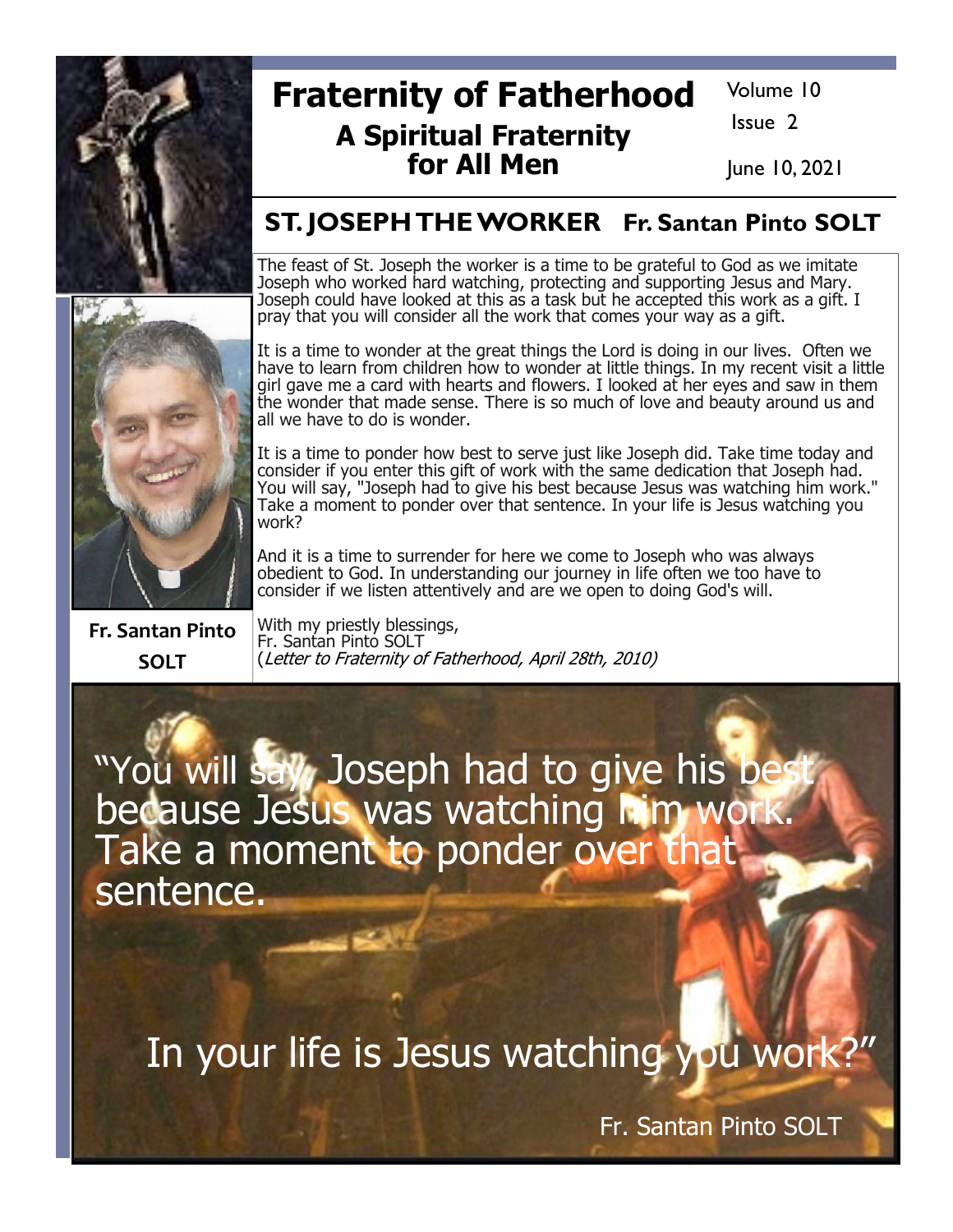## **Fraternity of Fatherhood Page 2 Page 2**

## Patron of Workers

PRAYER FOR WORK

God our Father and our Creator,

You bestow on us gifts and talents to develop and use in accord with Your will.

Grant to me, through the intercession of St. Joseph the Worker, As model and quide, employment and work, that I may with dignity, provide for those who depend upon me for care and support.

Grant me the opportunities to use my energy and my talents and abilities for the good of all, and the glory of Your name.

Amen



Patron of Workers Glorious St. Joseph, you are the pattern of all who work. Obtain for me, please, the grace to work conscientiously and to put devotion to duty before my selfish inclinations. Help me to labor in thankfulness and joy, for it is an honor to employ and to develop by my labor the gifts I have received from almighty God. Grant that I may work in orderliness, peace, moderation and

patience without shrinking from weariness and difficulties. I offer my fatigue and perplexities as reparation for sin. I shall work, above all, with a pure intention and with detachment from self, having always before my eyes the hour of death and the accounting which I must to render of time ill-spent, of talents unemployed, of good undone, and of empty pride in success, which is

For Jesus through Mary, all in imitation of you, good St. Joseph. This shall be my motto in life

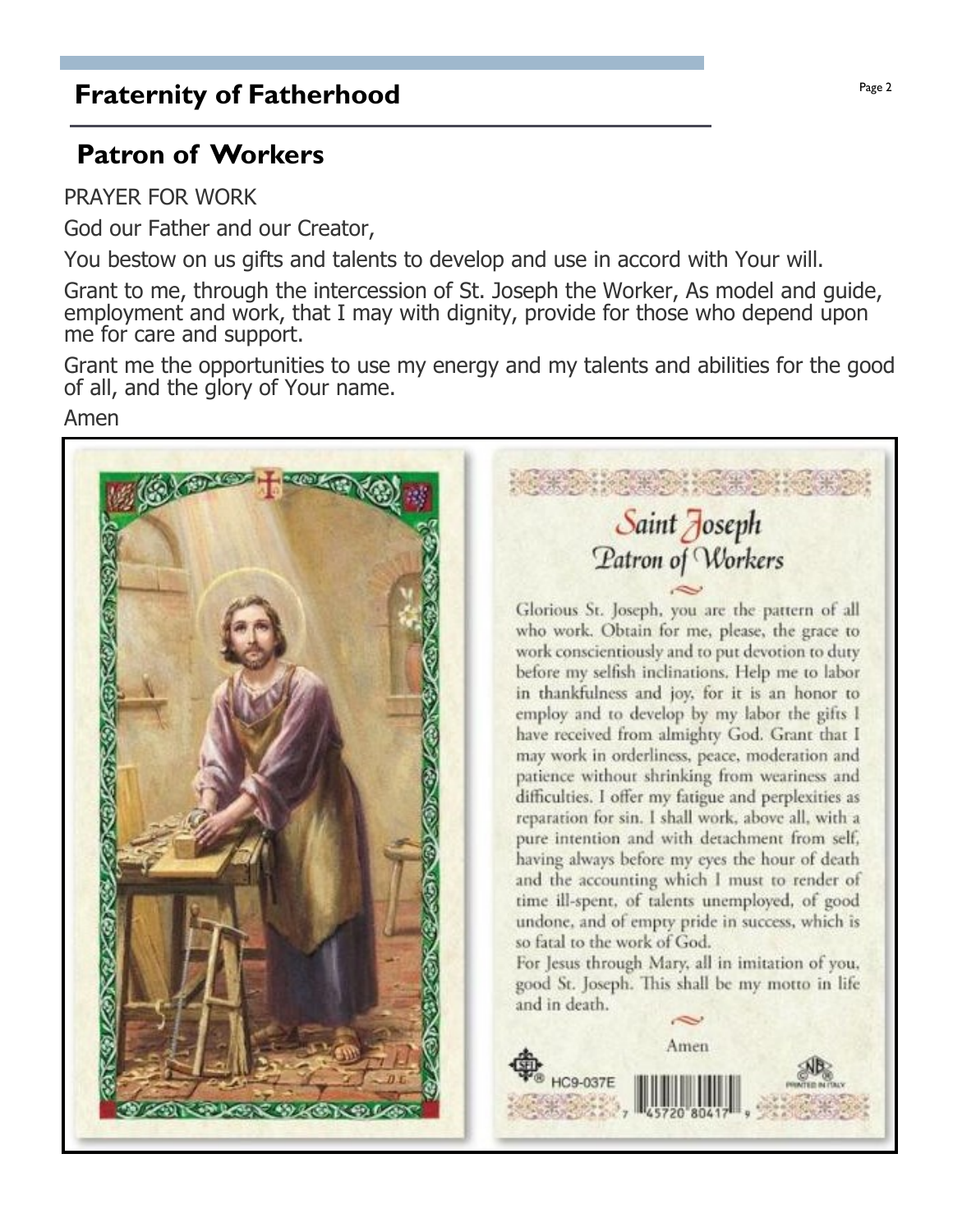### **Fraternity of Fatherhood Page 3**

### Model of Workmen - Pray For Us Fr. Donald Calloway, MIC

DAY 24 of St. Joseph Consecration: At the workbench where he [St. Joseph] plied his trade together with Jesus, Joseph brought human work closer to the mystery of the Redemption.  $1 - St$ . John Paul II

The devil hates an honest and diligent worker. At the beginning of human history, the wicked serpent initiated his attack on the human family in the workplace  $-$  that is, the garden God gave Adam and Eve to tend and keep. Lucifer hates work. He particularly disdains the fact that because of love, God humbled himself and became a man, making himself capable of manual labor. Jesus spent many years in St. Joseph's workshop diligently working. It was preparation for his re-entering man's original workshop  $-$  a garden; the Garden of Gethsemane, specifically  $-$  and accomplishing the work of our redemption.

Jesus is God. Together with the Father and the Holy Spirit, he made the heavens and the earth. Our Lord's ability to create far exceeds anything we can possibly imagine. When he became flesh, Jesus sanctified human work and elevated it to a level of greatness that did not exist prior to his Incarnation. Though divine, God humbled himself, became a man, and worked like a man. In his humanity, he learned how to work as a man by imitating the example of his earthly father, St. Joseph.

Saint Joseph is the model workman. If St. Joseph taught the God-Man how to work, he is more than capable of serving as our model as well. Hard work benefits the person, the family, and society.

He [St. Joseph] belongs to the working-class, and he bore the burdens of poverty for himself and the Holy Family, whose tender and vigilant head he was  $2$  – Pope Pius XI

Work is not always easy and pleasant. Putting in a hard day's work can be taxing on the mind, body, and soul. Sometimes work can be downright burdensome. As a carpenter, Jesus knew this firsthand. He offers comfort to all who make their living by the sweat of their brow.

Come to me, all who labor and are burdened, and I will give you rest. Take my yoke upon you, and learn from me, for I am meek and humble of heart, and you will find rest for your souls. For my yoke is easy, and my burden is light.  $-$  Mt 11:28-30

Saint Joseph will teach you how to be a diligent worker. Our Lord desired to do manual labor for many years before initiating his public ministry. Why did he do it? He did it because he wanted to sanctify work and teach us that work is honorable and pleasing to God. However, neither Jesus nor St. Joseph were workaholics. Workaholics are of no benefit to themselves, the family, or society. God does not delight in a workaholic.

Jesus learned the proper place of work in his life through the loving example of St. Joseph. Saint Joseph made time for God, family, recreation, and rest. Saint Joseph modeled these aspects of human life for Jesus. Saint Joseph will teach you these important lessons as well.

Saint Joseph also serves as the model workman for the imitation of those who work for the salvation of souls, especially deacons, priests, bishops, and religious. Consecrated souls are to work diligently and faithfully in God's vineyard. This work, too, can be difficult and burdensome. Priests, deacons, and consecrated religious are human; they need rest and recreation like everyone else. On rare occasions, God gives extraordinary graces for a person to perform heroic penances, fasts, and mortifications. However, God never desires for his workers to burn out from sheer exhaustion. He wants them to take delight in mountain streams, forests, and sunsets. He wants priests and nuns who are like St. Joseph: loving, prayerful, hard-working, and not afraid to rest.

Let us ask St. Joseph to foster staunch vocations for our Lord.  $-$  St. Peter Julian Eymard

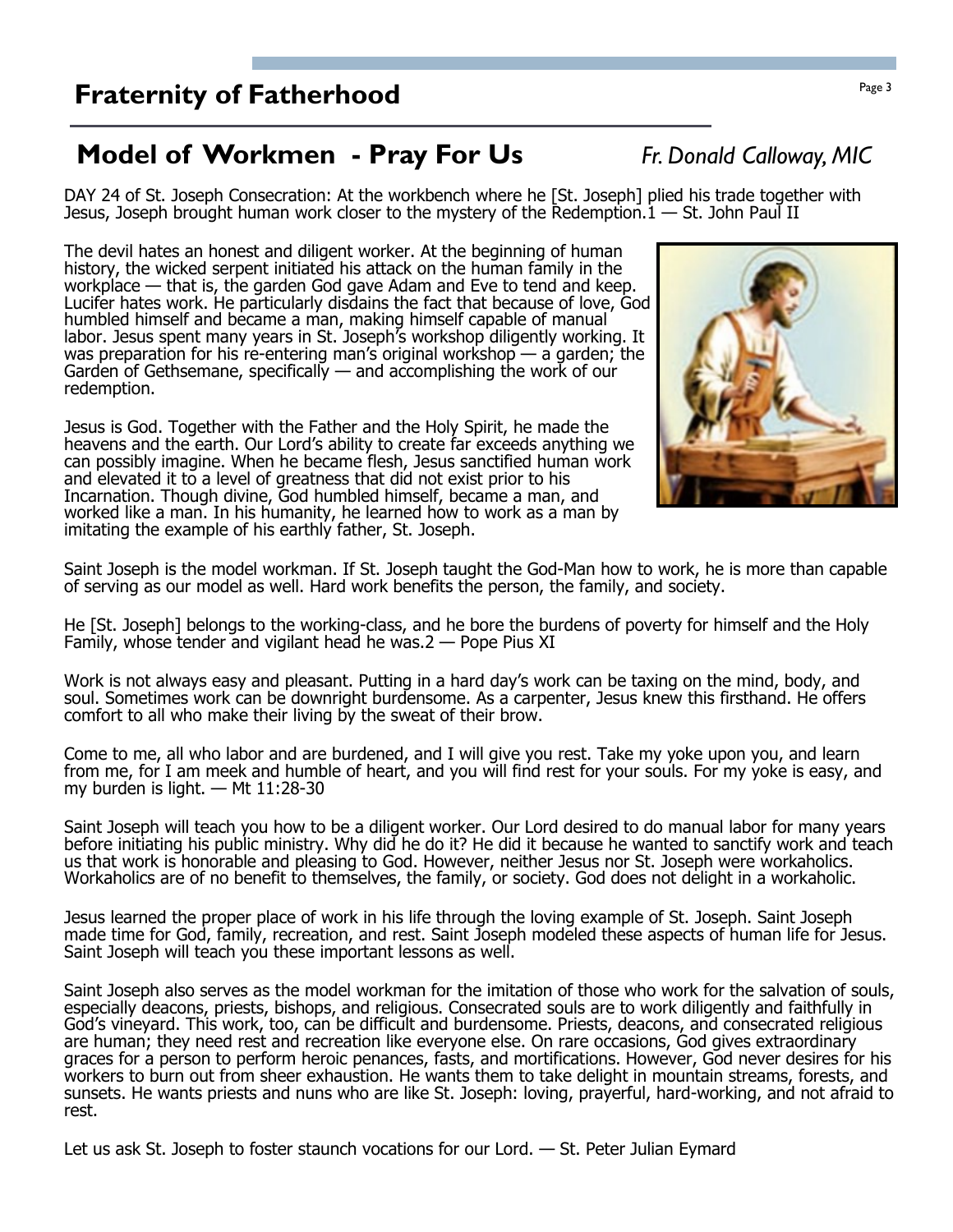### **Fraternity of Fatherhood**

### A Reflection of St. Joseph the Worker

#### www.chausa.org

At the beginning of his pontificate, Pope Francis marked May 1, the Feast of Saint Joseph the Worker, by recounting the Gospel of Matthew when Jesus returned to his hometown of Nazareth and was called "the carpenter's son". Let us consider some of Pope Francis' words as we think upon our<br>own work and those who are unable to find meaningful work: In the Gospel of St. Matthew, in one of the moments when Jesus returns to his town, to Nazareth, and speaks in the Synagogue, the amazement of his fellow townspeople at his wisdom is emphasized. They asked themselves the question: "Is not this the carpenter's son?" (13:55). Jesus comes into our history,



he comes among us by being born of Mary by the power of God, but with the presence of St Joseph, the legal father who cares for him and also teaches him his trade. Jesus is born and lives in a family, in the Holy Family, learning the carpenter's craft from St Joseph in his workshop in Nazareth, sharing with him the commitment, effort, satisfaction and also the difficulties of every day.

This reminds us of the dignity and importance of work. The Book of Genesis tells us that God created man and woman entrusting them with the task of filling the earth and subduing it, which does not mean exploiting



it but nurturing and protecting it, caring for it through their work (cf. Gen 1:28; 2:15). Work is part of God's loving plan, we are called to cultivate and care for all the goods of creation and in this way share in the work of creation! Work is fundamental to the dignity of a person. Work, to use a metaphor, "anoints" us with dignity, fills us with dignity, makes us similar to God, who has worked and still works, who always acts (cf. Jn 5:17); it gives one the ability to maintain oneself, one's family, to contribute to the growth of one's own nation.

Today, on this Feast of Saint Joseph the Worker, let us pray to God, remembering the model of Joseph.

God, give us work so that we may share our talents with others and know the dignity and satisfaction that you give us through our efforts. Give us patience while you open doors and wisdom to see your will. Keep our families in your care, and provide for all our needs. Never let stress diminish our love for each other nor our work as part of your healing ministry. In your name we pray. Amen.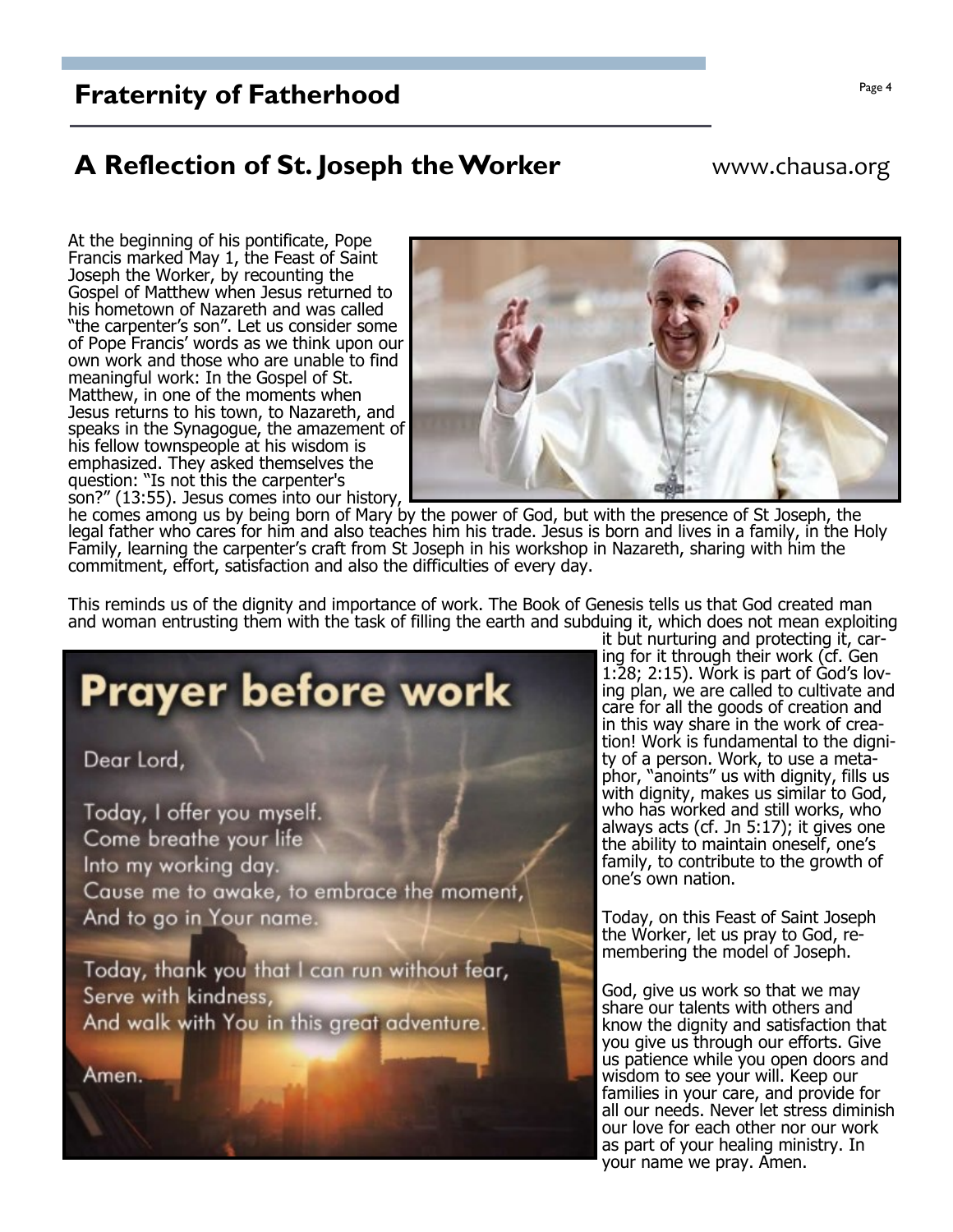### **Fraternity of Fatherhood Fraternity of Fatherhood**

### Fraternity of Fatherhood—Group locations & Area Coordinators

Fr. Pinto has encouraged us to grow and expand the Fraternity of Fatherhood all over the world. He has granted us his permission, his blessing and he guides us spiritually. It is with this confidence that we now move  $\vert$ forward with humility, obedience and docile hearts. If you are interested in joining a Fraternity of Fatherhood group or if you would like to start a group in your city contact Ray Emnace, Mike Allison, Stacey Hill or Brendan McVicker.

| <b>Arkansas</b>                          |                    |                    |                                     |                       |
|------------------------------------------|--------------------|--------------------|-------------------------------------|-----------------------|
| <b>Steve Osborn</b>                      | $(501) 664 - 5379$ | (501) 529-5615     | SteveO@oca-actuaries.com            | Little Rock           |
| <b>California</b>                        |                    |                    |                                     |                       |
| Dcn. Ray Emnace                          | $(661)$ 513-4216   | (213) 531-1999     | raceman502@aol.com                  | Los Angeles           |
| Mike Allison                             |                    | (916) 834-6226     | meallison5@gmail.com                | <b>Citrus Heights</b> |
| <b>Mississippi</b>                       |                    |                    |                                     |                       |
| Don Brewer                               | $(662)$ 253-5146   | (901) 299-1989     | don@memphis2u.com                   | Olive Branch          |
| <b>Nevada</b>                            |                    |                    |                                     |                       |
| <b>Stacey Hill</b>                       | $(775) 787 - 6275$ | $(775) 762 - 5217$ | djmstacey@sbcglobal.net             | Reno                  |
| <b>Oregon</b><br><b>Brendan McVicker</b> | $(503)$ 657-0484   | $(503)$ 358-4963   | mcvickerfamily@comcast.net Portland |                       |
| <b>Arizona</b>                           |                    |                    |                                     |                       |
| <b>Bill Booth</b>                        | $(623)$ 398-8950   |                    | Bbooth512@centurylink.net Phoenix   |                       |
| <b>Texas</b>                             |                    |                    |                                     |                       |
| Donald Lange                             | (210) 249-8858     |                    | dplange1990@gmail.com               | Dallas/Ft. Worth      |
| Matt Bawcum                              |                    |                    | mattbawcum1@gmail.com               | Paris                 |
| <b>Frank Drobil</b>                      |                    |                    | frankdrobil@yahoo.com               | Paris                 |
| <b>Dustin Wall</b>                       |                    |                    | sd wall81@sbcglobal.net             | Paris                 |
| Peter Kane                               |                    |                    | pkane@dioceseoftyler.org            | <b>Tyler</b>          |
| Ty Jackson                               |                    |                    | tynerjackson@icloud.com             | Tyler                 |
|                                          |                    |                    |                                     |                       |
|                                          |                    |                    |                                     |                       |
|                                          |                    |                    |                                     |                       |



#### All Men of the Fraternity of Fatherhood,

A special prayer intention to share with all our Fatherhood Family. Deacon Ray Emnace is one of our longtime Fatherhood Fraternity core members in Southern California. He has been with the Apostolate since the very beginning, over 20 years ago. Ray was ordained as a deacon this last year. His wife Sandra has been battling cancer for sometime now and she sadly has passed this last month. Please pray for the repose of her soul, and for deep rest and consolation for Deacon Ray and their two daughters.

Eternal rest grant unto Sandra, O gracious God, and let perpetual light shine upon her. May her soul and may the souls of all the faithful departed, through the mercy of God, rest in peace. Amen.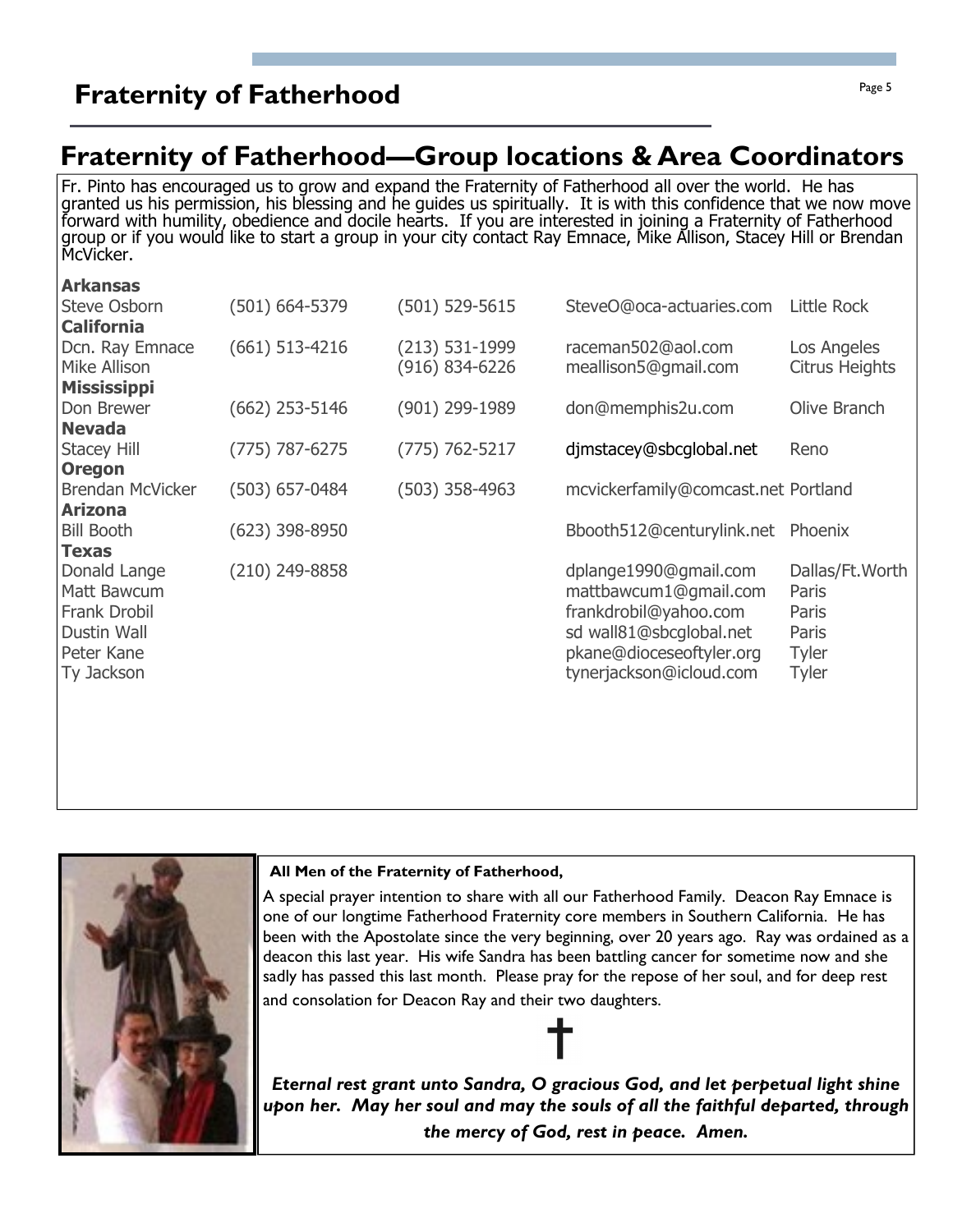### **Fraternity of Fatherhood**

### **Saints Corner** - St. Joseph The Worker

The Story of Saint Joseph the Worker

To foster deep devotion to Saint Joseph among Catholics, and in response to the "May Day" celebrations for workers sponsored by Com-

munists, Pope Pius XII instituted the feast of Saint Joseph the Worker in 1955. This feast extends the long relationship between Joseph and the cause of workers in both Catholic faith and devotion. Beginning in the Book of Genesis, the dignity of human work has long been celebrated as a participation in the creative work of God. By work, humankind both fulfills the command found in Genesis to care for the earth (Gn 2:15) and to be productive in their labors. Saint Joseph, the carpenter and foster father of Jesus, is but one example of the holiness of human labor.

Jesus, too, was a carpenter. He learned the trade from Saint Joseph and spent his early adult vears working side-by-side in Joseph's carpentry shop before leaving to pursue his ministry as preacher and healer. In his en-



cyclical Laborem Exercens, Pope John Paul II stated: "the Church considers it her task always to call attention to the dignity and rights of those who work, to condemn situations in which that dignity and those rights are violated, and to help to quide [social] changes so as to ensure authentic progress by man and society."

Saint Joseph is held up as a model of such work. Pius XII emphasized this when he said, "The spirit flows to you and to all men from the heart of the God-man, Savior of the world, but certainly, no worker was ever more completely and profoundly penetrated by it than the foster father of Jesus, who lived with Him in closest intimacy and community of family life and work."

#### Reflection

To capture the devotion to Saint Joseph within the Catholic liturgy, in 1870, Pope Pius IX declared Saint Joseph the patron of the universal Church. In 1955, Pope Pius XII added the feast of Saint Joseph the Worker. This silent saint, who was given the noble task of caring and watching over the Virgin Mary and Jesus, now cares for and watches over the Church and models for all the dignity of human work.